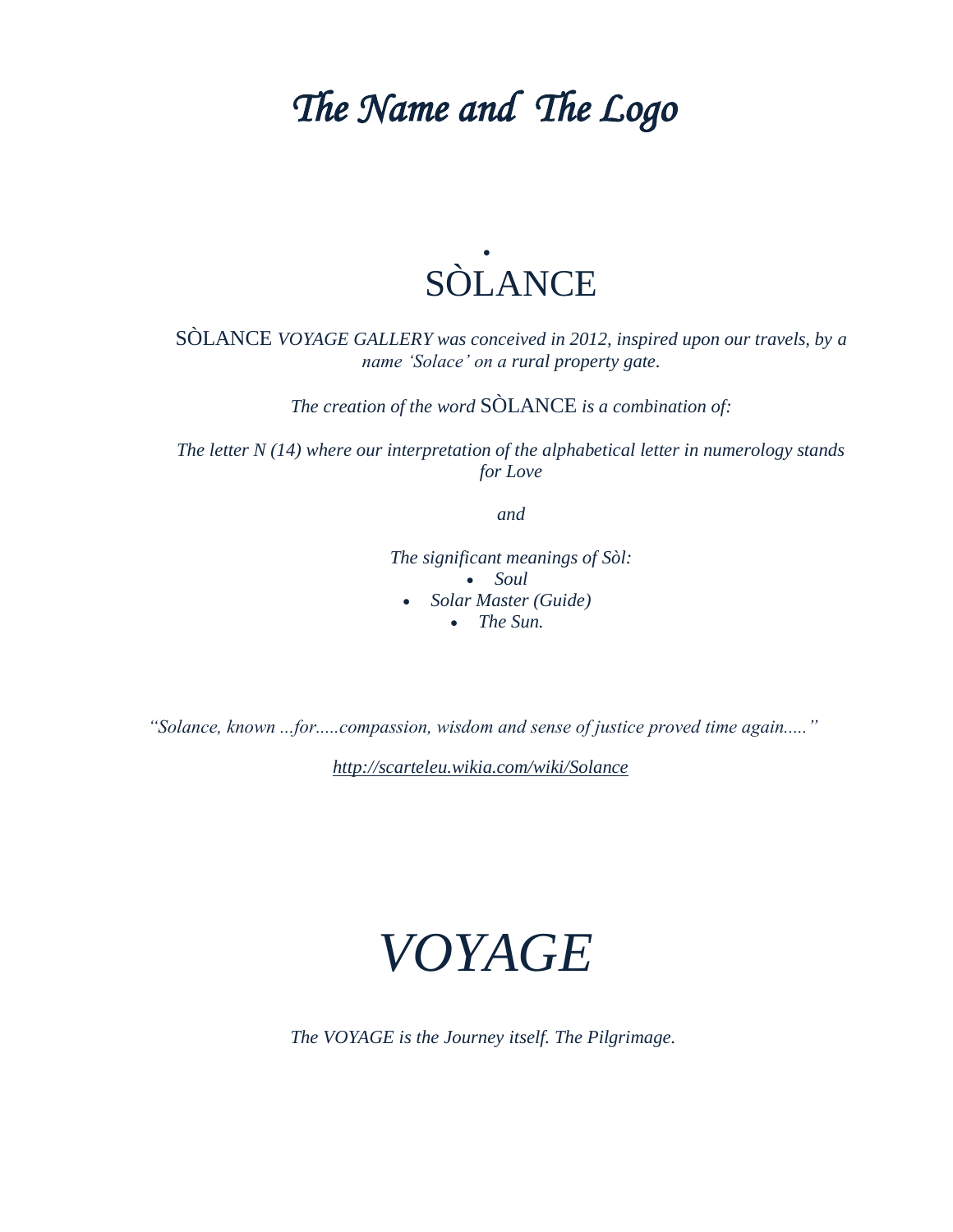

*An expression or display of our journey or pilgrimage in a variety of ways.*

# *The Logo*

#### *The Key*

*The actual Key we own that we discovered along our journey. The desire to unlock the sacredness of life.*

#### *The Messages*

*"Listen to the Music of your Soul." "Hope sees the invisible, feels the intangible and achieves the impossible." "Insight into true identity…." "The Spiritual Path….reuniting with the Divine Self." "The return of the Light." "The return To the Light."*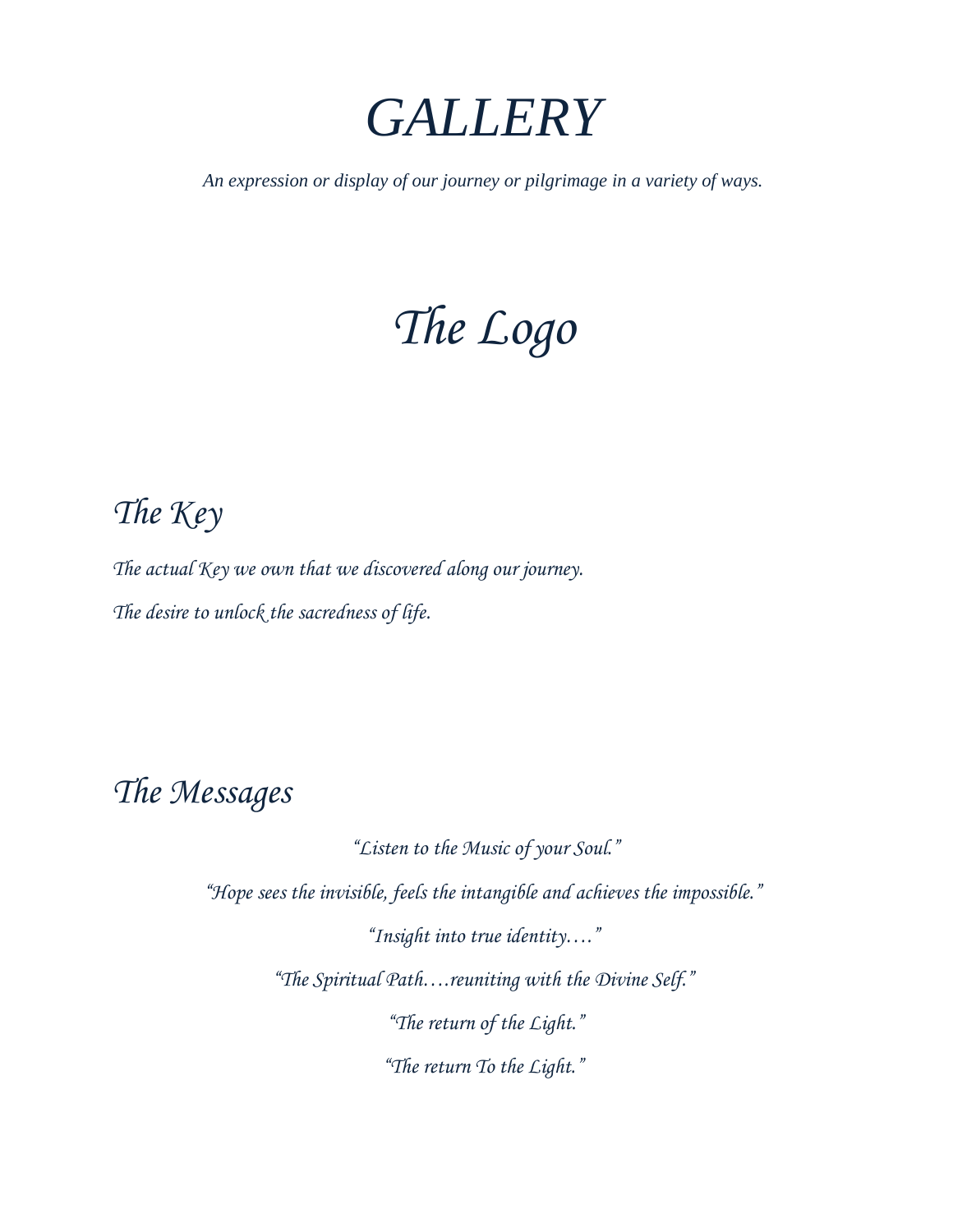*"Take the first step in Faith. You don't have to see the whole staircase, just take the first step." Martin Luther King Jr.*

- *Of the journey home*
- *to our divine higher self*
- *to our union with our inner soul*
- *discovering ourselves*
- *discovering life and its meaning and purpose*
- *union with Universe love and Light*
- *Life*
- *A place of belonging and feeling safe, comforted and being able to do and be and fulfill*
- *A place of residence of some sort*
- *A place of community connection*

#### **HORSE**

*" …. of travel and change….spiritual journeys and faith in one's destiny."*

<http://www.paranormality.com/runes.shtml#EHWAZ>

*"…of harmonious teamwork and trust…..pairs of entities working together for a common goal.…. travel and movement. Twins represent the Sacred Marriage of the Inner and the Outer, or mind and body. The horse and rider metaphor is the best way to represent the symbiotic relationship between two individualized…..,*

<http://runesecrets.com/>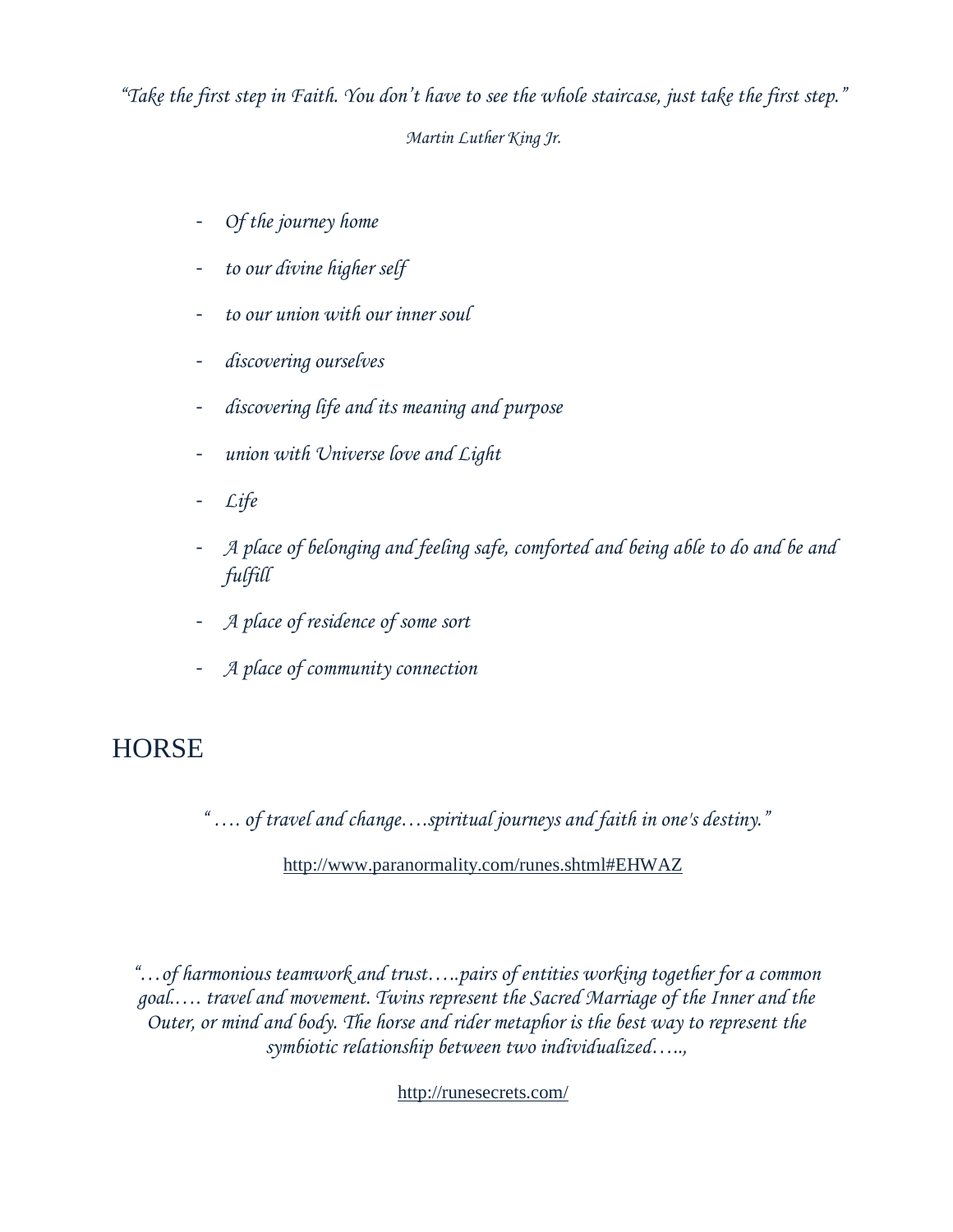*"…. Movement and change for the better. Gradual development and steady progress are indicated…."*

<http://www.sunnyway.com/runes/meanings.html>

*According to most resources its Symbology is defined as:* 

- *the emblem of freedom and the messenger of esoteric knowledge*
- *intuitive*
- *powerful grace and nobility*
- *strength*
- *victorious life forces*
- *conquer*
- *longevity*
- *triumph*
- *continuity of life*
- *the Sun*
- *love*
- *endurance*
- *devotion*
- *stability*
- *protection*
- *companion*
- *honor*
- *reverence*
- *contributor to the enhancement of civilization*
- 
- *recognition*
- *accomplishment*
- *grounded*

*Internal, and thus, Eternal strength holds sacred wealth.* 

*2 Horses within the logo represent yin and yang, the masculine and feminine, the union between*  two souls to form the birth of a new life. The symbolic representation of the importance of *communication, teamwork, harmony, connection, love, and devotion to the journey, compassion, loyalty, union, and understanding.*